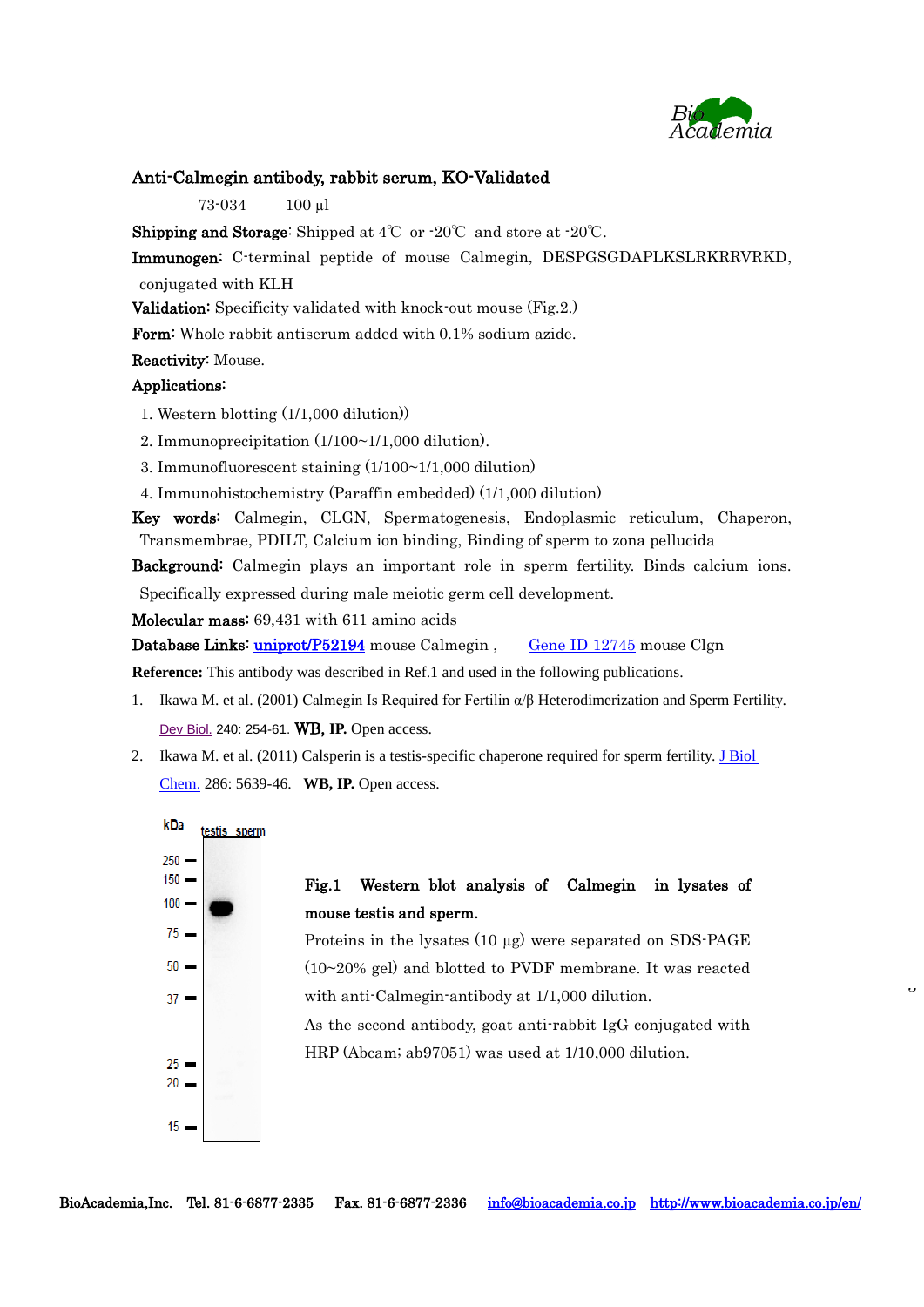



Fig.2 Western blotting analysis of testis extracts of wild-type and knockout mice with anti-Calmegin antibody.

20 μg of Triton X-100 extracts from mouse testes was reacted with anti-Calmedin antiserum at 1/1,000 dilution. Arrow indicates the position of intact Calmegin.



Fig.3. Immunoprecipitation of Calmegin from mouse testis. One mg of testis lysate was incubated with 2  $\mu$ l of anti-Calmegin antiserum and 50  $\mu$  l. of protein-A conjugated magnetic beads (Miltenyi Biotec) and immunoprecipitated according to the protocol of supplier. The immunoprecipitated sample was analyzed by western blotting with the antibody at 1/1,000 dilution.

1. Input 2. non-immune serum 3. Anti-Calmegin antiserum



Fig.4 Immunofluorescent staining of Calmegin in NIH3T3 cells with anti-Calmegin antibody Fixation of the cells in 4% paraaformaldehyde over night Permeabilization in 0.25% Triton X-100/PBS for 10 min Blocking in 1.5% BSA/PBS for 30 min 1st antibodies 1/100 diluted by blocking buffer over night 2nd Goat anti rabbit IgG conjugated with Alex 488 (1:1000 dilution) for 60min Nuclei were stained with DAPI

[info@bioacademia.co.jp](mailto:info@bioacademia.co.jp) <http://www.bioacademia.co.jp/en/> BioAcademia.Inc. Tel. 81-6-6877-2335 Fax. 81-6-6877-2336